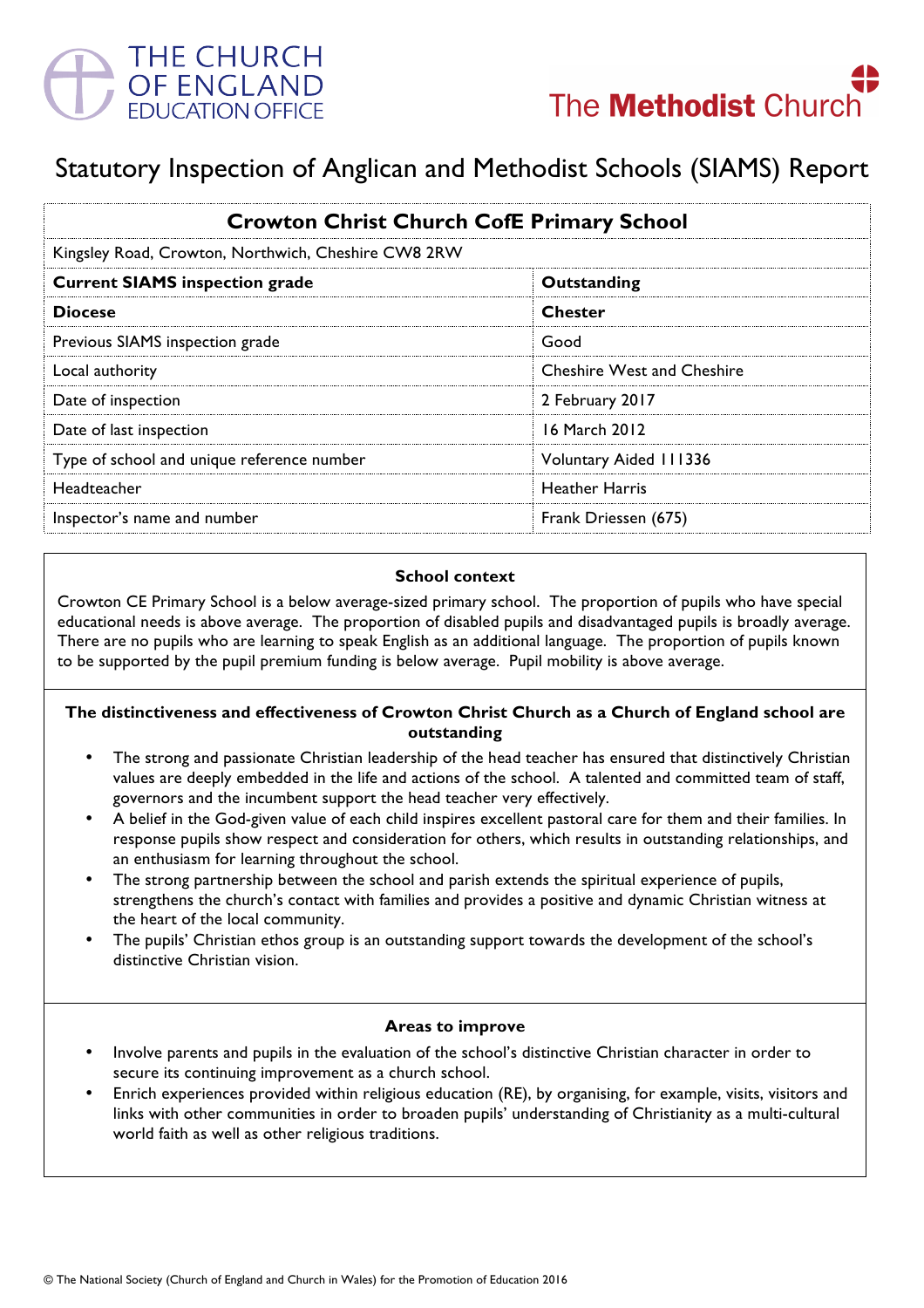# **The school, through its distinctive Christian character, is outstanding at meeting the needs of all learners**

Happiness pervades the life of this Christian family-based school. This is because everyone strives to achieve their very best through the outliving of Christian values. Vibrant Christian displays and artwork, Bible texts, crosses and children's prayers repeatedly reinforce its Christ-centredness, as do the exemplary relationships between all members of the community. One parent commented, 'This is a Christian community which embraces everyone.' Another added, 'The school's values are a way of life for the children'. The teaching of these values through outstanding RE and collective worship makes a very significant contribution to the children's spiritual, moral, social and cultural development (SMSC). Some parents commented on the transformative effect the school has upon their children. 'He's a different child after coming here,' remarked one parent. The Christian focus continues into the well-maintained school grounds where Bible stories are the subject of superb murals and act as a backdrop to a series of gardens that deepen children's spirituality.

The nurture room and the 'teams across families' worker both make an outstanding contribution to the school's care and guidance programme by nourishing pupils in their social and emotional development. Because of this support, barriers to learning are minimised and children integrate very effectively into school life. Pupil attainment is, therefore, good often from low starting points. The provision for disadvantaged and special needs children is excellent. Pastoral care is outstanding so children show a real sense of happiness and enthusiasm for school life and attendance is above average. Incidents of bullying are very rare and are swiftly and effectively dealt with. One child commented enthusiastically, 'We're a Christian family. We are very kind and welcoming'.

Pupils are becoming aware of Christianity as a multi-cultural world faith because of their support for international charities and learning through religious education. School leaders recognise, however, that this is an area for development. Preparation for life in a diverse global society is ensured through a wide range of multi-faith learning activities. As a result, pupils have a clear understanding of the beliefs and practices of other world faiths. The pupils' Christian ethos group is an outstanding example of the highly articulate and dynamic pupil voice that is so much a part of the school's life. Pupils demonstrate excellent aspects of citizenship by assuming roles of increasing responsibility such as becoming buddies to the Reception children. The strong promotion of Christian values impacts very effectively on the way in which the children live out their daily lives. For example, they relate extremely well to the needs of others not only in the school but also in the local community through a good variety of well-planned activities. The school's wide range of charitable works is also well supported with one child pointing out that 'God's told us to do this so we just follow in His footsteps'.

# **The impact of collective worship on the school community is outstanding**

The children have a real enthusiasm for and enjoyment of collective worship. They display this not only through active and enjoyable participation but also by demonstrating reverence for and awareness of its spiritual dimension through thoughtful and attentive responses. Worship is a time of great fellowship which is inclusive and valued by all pupils including those of other faiths or of none. Christian values are promoted and explored each week with pupils successfully encouraged to live them out in their own lives. Acts of worship are distinctively Christian in character. They are very well planned by the local churches' team working closely with the headteacher and reflect the teachings of Jesus Christ through Bible stories and scripture, enabling the school to explore and develop its Christian values. This deepens the pupils' SMSC very effectively. One pupil observed that 'Worship gives me a sense of belonging, of being in a big Christian family'. A range of leaders delivers acts of worship. They provide a rich and accessible quality to the school community's worship experience. Children have a developing understanding of the Trinity.

Singing is exuberant and adds a real spiritual element to the occasion. The specially commissioned and well loved 'school song' celebrates the deeply Christian nature of all aspects of the school. The importance of prayer in pupils' spiritual development is clear from their responses. They enjoy opportunities to write prayers throughout the school day and many are displayed prominently around the school. 'Prayer for our children,' observed one parent, 'is as natural and necessary as brushing teeth'. Children have a good understanding of Anglican worship and tradition not only because of the occasions they attend the church for services that include Easter, Harvest and Christmas but also the involvement of the incumbent and other members of the local churches' team. Other well planned church events for the children such as 'Experience Harvest' and following the stations of the Cross for Easter help deepen their spiritual experience. Church services are extremely well attended by parents and enable everyone to celebrate being part of the extended church family.

The very popular and highly effective pupils' Christian ethos group helps to guide the overall development of collective worship using feedback from the children. They lead acts of worship each week and are very confident